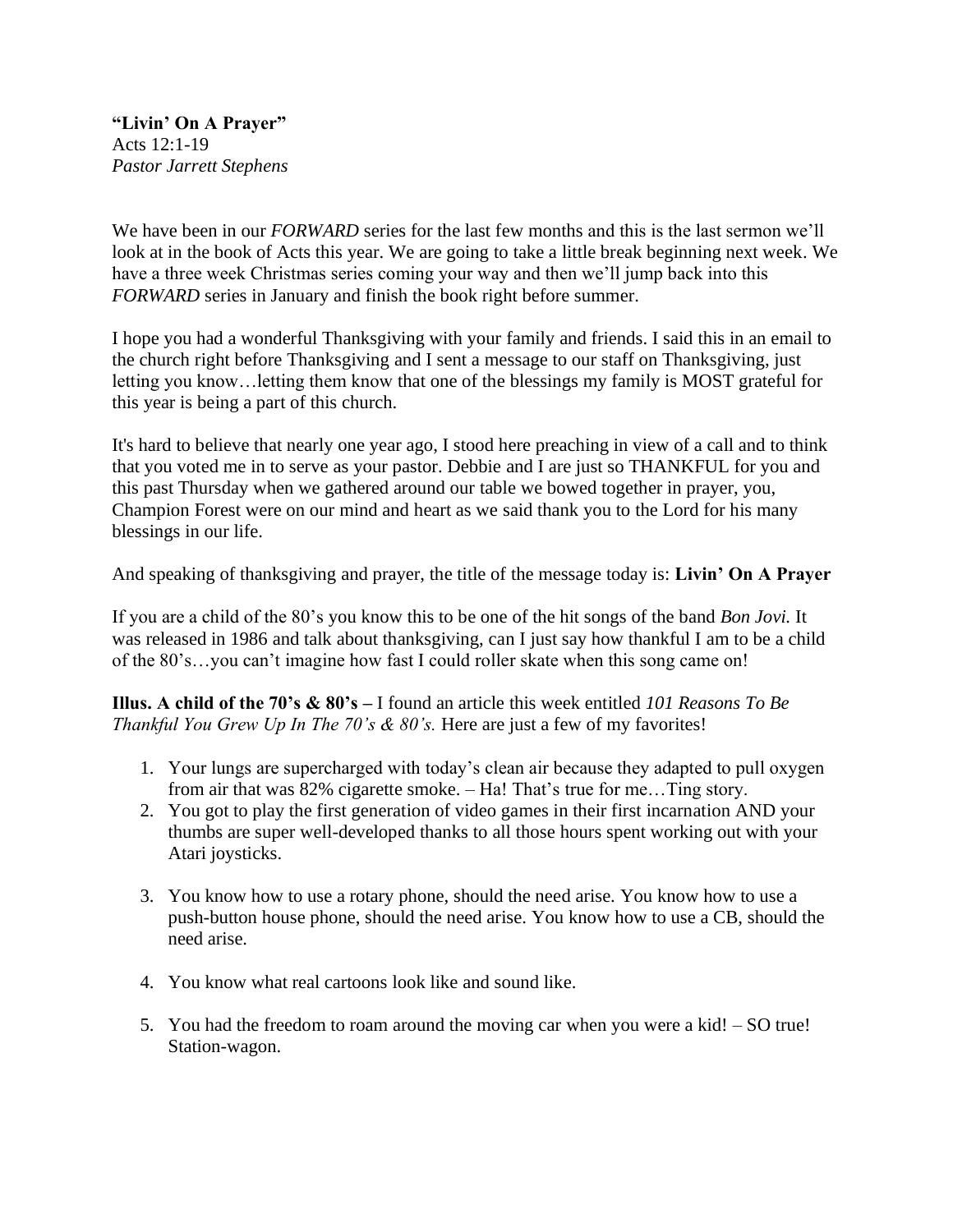- 6. You know how to solve a Rubik's Cube by pulling all the stickers off and putting them back on in the right places.
- 7. You know Big Hair will come back in style someday, and you're ready.
- 8. You rode into the weekend on a steady diet of *The Incredible Hulk*, *The Dukes of Hazzard*, and *Dallas*.
- 9. You can still operate a TV when the remote breaks.
- 10. You witnessed the birth of the Happy Meal.

Ha! I loved growing up in the 80's…and I thought of that *Bon Jovi* song when I read the passage of scripture we are looking at today. This is one of the GREAT stories in the New Testament…been looking forward to preaching it all week. So, let's get after it.

**Acts 12:1-5 – "About that time Herod the king laid violent hands on some who belonged to the church. <sup>2</sup> He killed James the brother of John with the sword, <sup>3</sup> and when he saw that it pleased the Jews, he proceeded to arrest Peter also. This was during the days of Unleavened Bread. <sup>4</sup> And when he had seized him, he put him in prison, delivering him over to four squads of soldiers to guard him, intending after the Passover to bring him out to the people. <sup>5</sup> So Peter was kept in prison, but earnest prayer for him was made to God by the church."**

Now, before we get into the context and begin to unpack all that is taking place here, let me give you the big idea behind this passage of scripture and I'm going to give it to you in two words.

#### It's the words: **TRUST and ENTRUST**

These two words seem to me to be the theme of scripture as it relates to our relationship with God. I spent an entire chapter writing about these two words in my book, *The Always God.*

You see from the very beginning as God establishes a relationship with his people, he calls on them repeatedly to trust him and to entrust their lives to him.

You look at the life and teachings of Jesus. So much of what he taught was trying to get across this message to his followers – you can trust God and entrust your life, your family and loved ones, all that you have and own to him.

He even gave us images of God to help us in trusting him and entrusting our lives to him, calling God "Father" and referring to him as "Shepherd" – what was the point? We can trust God and we can entrust the entirety of our lives to him.

Now, this is EASY to embrace when everything is going great! It's EASY to trust God when there aren't hardships, trouble, hurt and pain. The problem is, that's not reality.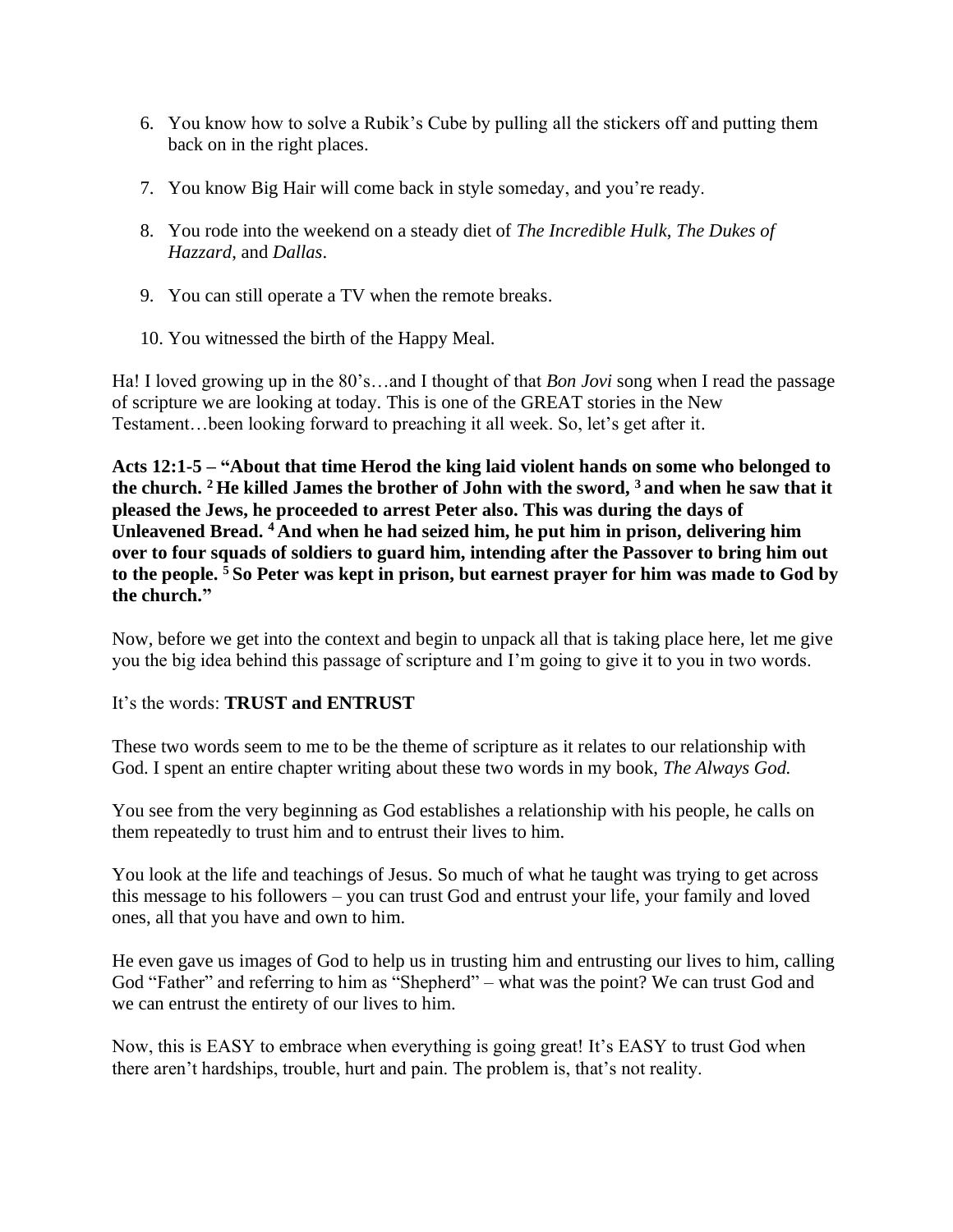Life is full of ups AND downs…and it's in the down times of life especially, that we have to be reminded of this truth over and over again – that we can trust God and entrust all that we have…all that we are…to him.

And that's what THIS passage I believe teaches us. That:

- 1. We can trust God in the midst of trouble.
- 2. We can trust God in the midst of pain.
- 3. We can trust God in the midst of confusion.

Let's look at this first one: **We can trust God in the midst of trouble.**

#### Look at **Acts 12:1 – "About that time Herod the king laid violent hands on some who belonged to the church."**

Now, persecution as we have seen is nothing new for this early church…they have experienced it time and again. Just think about all that we have seen in this *FORWARD* series so far.

- In Acts 4, Peter and John after healing a lame beggar are arrested in the Temple for preaching Jesus…
- In Acts 5, the High Priest arrests all of the apostles and put them into prison…
- In Acts 7, Steven the deacon is stoned to death…
- In Acts 8, the persecution is so bad that the Church is forced to scatter...

The early church has known persecution, but for the most part that persecution came from the religious authorities! To the High Priest, the Sanhedrin…this group of apostles and their followers were apostates! They were deceiving people and leading them astray from the laws and tenets of Judaism.

In the mind of the religious leaders and authorities, these "Christians" were causing people to commit blasphemy against God and needed to be stopped. And the way to do it was persecution – kill the messenger, kill the message. Suffering will surely bring silence.

So, for most of the early years of the church, the threat came from inside Jerusalem and more specifically than that came from inside the Temple.

What we have here in Acts 12 is the first persecution coming from outside the Temple…it's coming from the State if you will, that is under the hand of a man, named Herod Agrippa 1.

Now, madness ran in this guy's blood. Just follow me on this. His grandfather was Herod the Great. You remember him!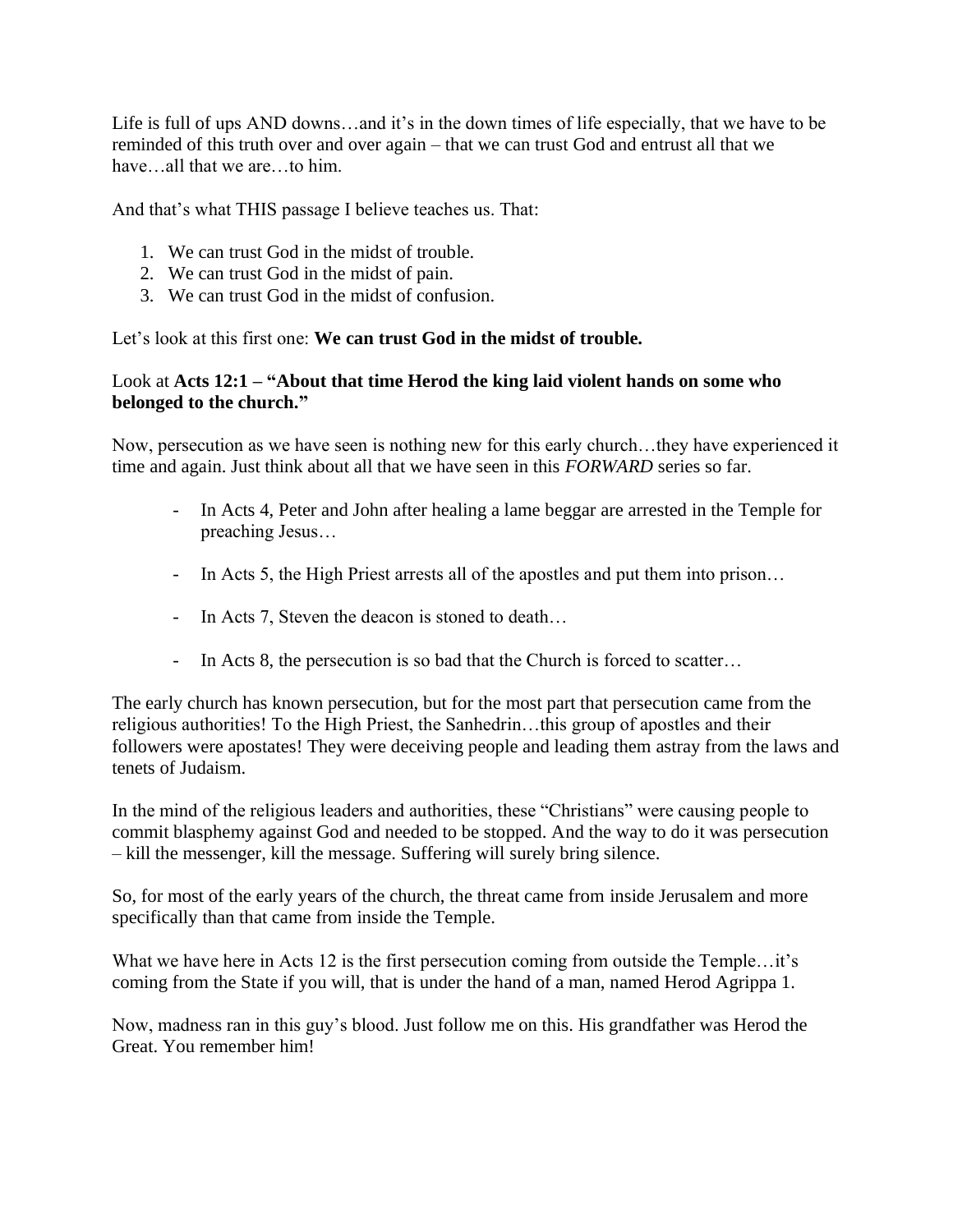We are getting ready for Christmas and it was at the birth of Christ, where Herod The Great is visited by some wise men from the East. And they come to Jerusalem looking for the one who "was born King of the Jews".

Herod does his research, finds out this "King"...the Christ is to be born in Bethlehem and wants the wise men to go find the boy and send word back to him. When they don't, the scripture says that Herod "became furious" and sent and killed all the male children in Bethlehem and the entire region who were two years old and under – madness.

This is Herod Agrippa's grandfather. He murdered one of his wives, her mother, three of his sons – one of which was Agrippa's father. This guy was a total NUTJOB. And you are going to see that the apple doesn't fall far from the tree!

Herod Agrippa's uncle was a man that went by the title and name Herod Antipas. This is the Herod that put John the Baptist to death because John the Baptist had called him out for sleeping with his half-brother's wife.

He is the one that during the trial of Jesus, when Pilate heard Jesus was a Galilean, sent him to Herod Antipas because Herod was over that territory. When Jesus wouldn't perform miracles for Herod, they mocked him, put kingly clothing on him and sent him back to Pilate. This was Herod Antipas, the uncle of Herod Agrippa 1.

Now, Herod Agrippa himself was raised in Rome and through a number of circumstances and knowing who to kiss up to, Herod Agrippa is eventually appointed to rule over most all of the Palestinian territories – he eventually ruled over more land than even his grandfather it's why he was referred to as "the King of the Jews".

Agrippa 1 was the ultimate politician! This guy…he knew what to say, when to say it…and he was in quite the position. He had to keep Rome happy and the way to do that was maintain peace. And what was the best way to maintain peace? Keep Jerusalem happy.

So, that's what he did. He helped the Jews rebuild their northern wall. He moved the "capital" if you will from Caesarea back to Jerusalem and curried favor doing "little things" that kept Jerusalem (i.e. the religious leaders) happy and therefore Rome at peace.

One of these "little things" that he did to stay in favor was to help "stamp out" this little renegade group that was causing so much strife with the Jewish leaders. And so he (v. 1) "laid violent hands on some who belonged to the church".

Not only is the church experiencing persecution from religious leaders, but now it is experiencing persecution from political leaders…this is a first and from this point on, it's not going to be safe to be a Christian anywhere!

This is a church in trouble and what God is teaching them in and through this is that he can be trusted in the midst of trouble.

Secondly, we learn through this passage that: **We can trust God in the midst of pain.**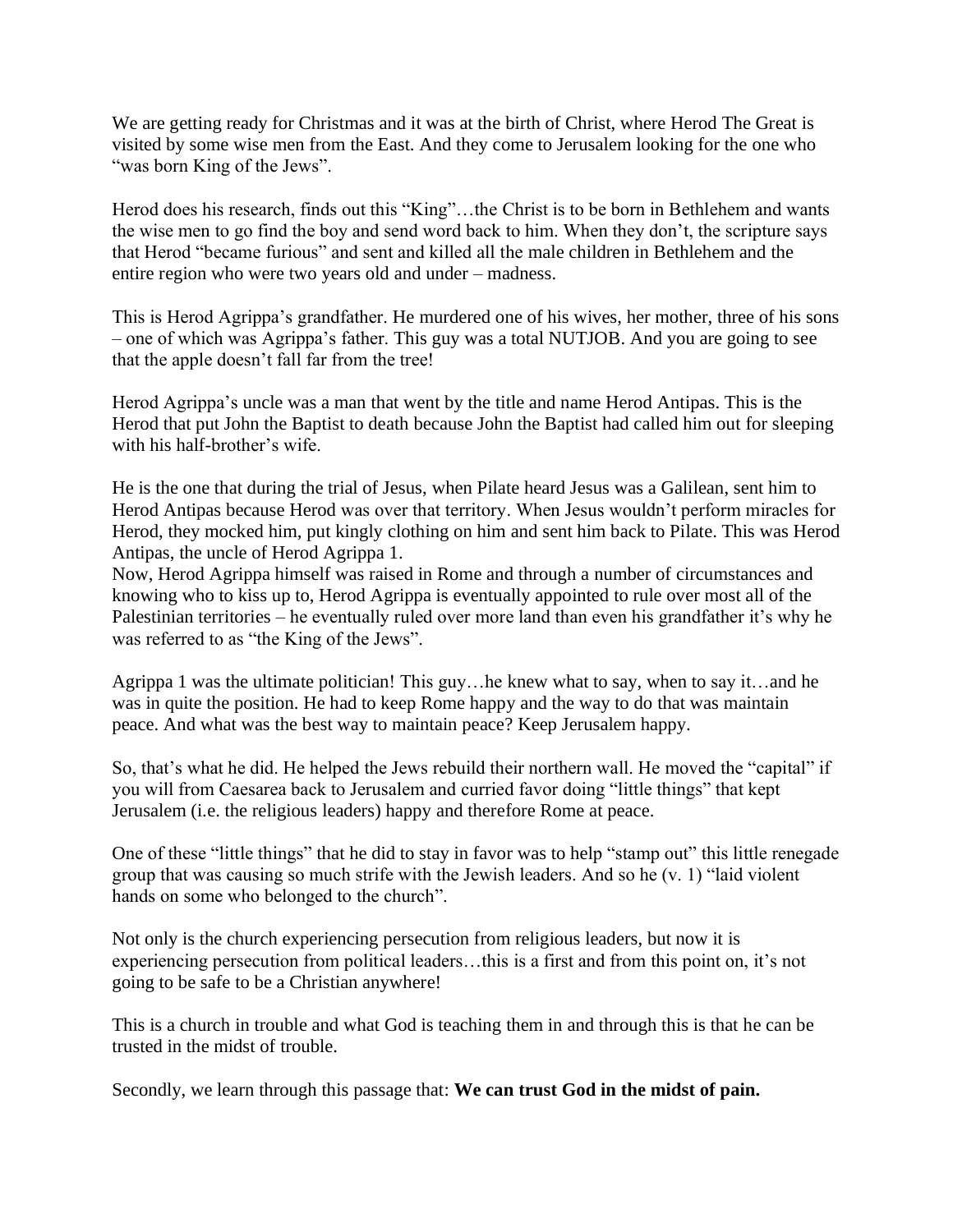### **Acts 12:2-3a – "He killed James the brother of John with the sword, <sup>3</sup> and when he saw that it pleased the Jews, he proceeded to arrest Peter also…"**

Now, put yourself in the place of these early followers of Jesus. James was one of the apostles. He was a part of the inner-circle of Jesus!

There were some occasions in the life and ministry of Jesus where he included only three others – Peter, James and John. In Matthew 17, on the Mount of Transfiguration, where who Jesus was on the inside was manifested on the outside, only Peter, James and John were there to see it.

In Mark 5, when Jesus raised the daughter of Jairus, along with the girl's parents, it was only Peter, James and John that were able to witness this miracle. They were with Jesus when he prayed in the Garden of Gethsemane the night that he was betrayed and arrested.

In the minds of the disciples and certainly in the minds of the early church, Peter, James and John were a big deal. They were the leaders of this movement Jesus had started. And now, one of them is dead…talk about pain!

Their hearts had to be broken. They had to be disturbed within. One of their leaders beheaded by the State (btw – Jesus prophesied this would happen in Mark 10:39) and on top of that, Peter has been arrested and he is awaiting the very same fate.

You know, it's hard to trust God when you're in trouble. I think it's even harder to trust him when you're in pain…when you're hurting at the heart level.

And this is just where the devil loves to play head games with us, isn't it? When we're in trouble, when we're in pain, he likes to take us to worst-case scenarios in our mind. And his goal in all of this is to chip away at our trust in God.

- He'll cause us to doubt God's goodness "if God was good, you would not be facing this sort of trouble…"
- He'll cause us to doubt God's care for us "if God really cared for you, you would not be facing this painful situation…"
- He'll cause us to question whether or not God is really in control "If God was really powerful and in control, he would have kept this circumstance from happening to me and would have kept my heart from breaking like this."

And if he can get our mind off in a ditch of fear or worry or anxiety and lock us up from moving forward by faith, he can keep us from the peace and power that is ours that comes when we trust him and entrust our lives to him.

Trusting God is such a BIG part of the Christian life. And what God is teaching his church here in Acts 12 and what he is teaching you and me though Acts 12 is that he can be trusted!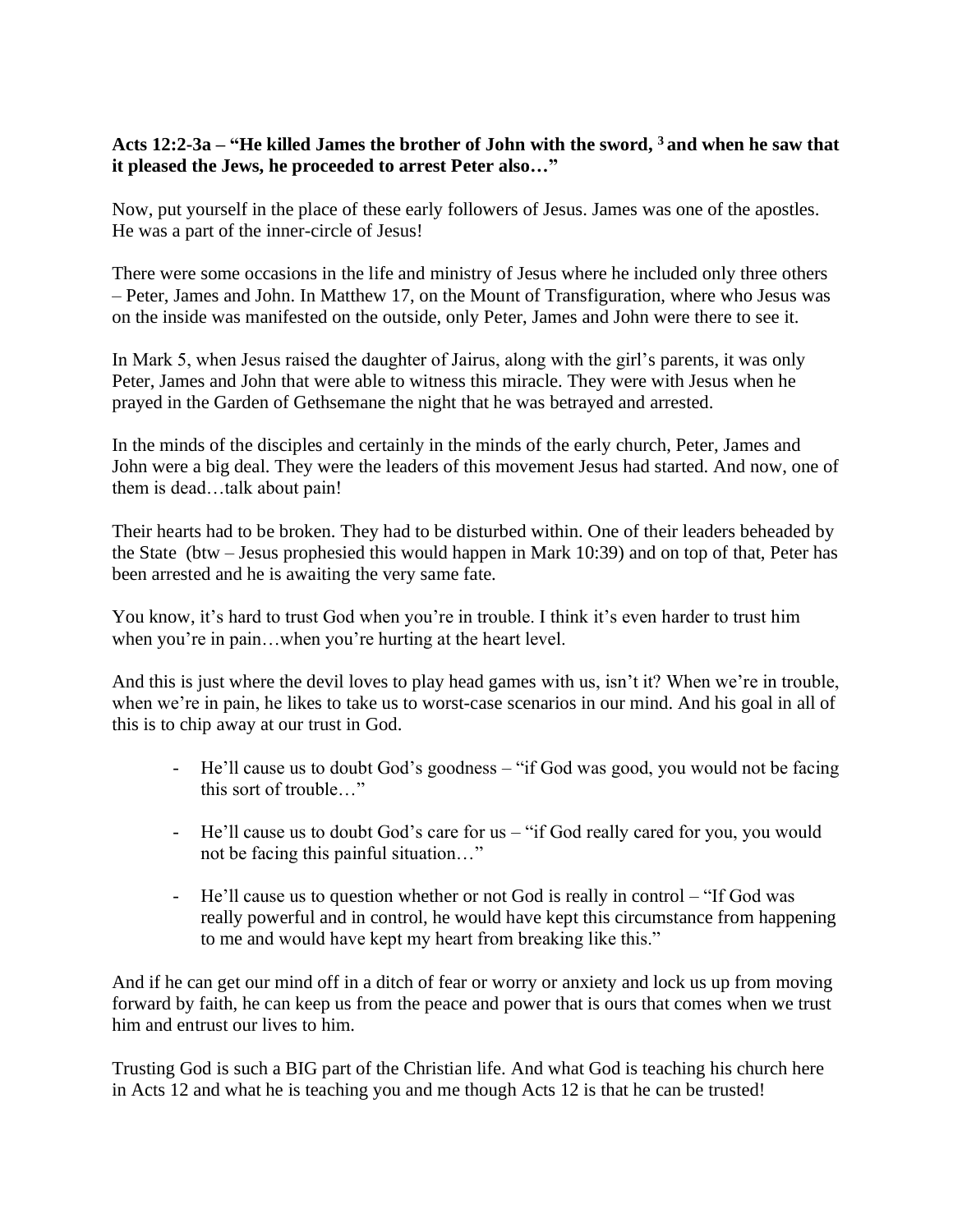Of course, he can be trusted in the good times when everything is going well, but he can also be trusted in the seemingly bad times.

- We can trust God in the midst of trouble…
- We can trust God in the midst of pain…

## Third and finally: **We can trust God in the midst of confusion.**

Peter is in prison. Now, he's already been bailed out of jail once – in Acts chapter 5, they were in jail and an angel came and broke them out – remember?

It's different this time…the temple guard didn't place them under arrest, Herod did. And he's going to make sure no one breaks them out. He puts four squads of soldiers to guard him (v. 4) and they bound two soldiers to him!

**Acts 12:6-19 – "Now when Herod was about to bring him out, on that very night** (Can I just say, God is never late! He's always on time…now, we may feel like he's pushing it…but he's NEVER late!)**, Peter was sleeping between two soldiers, bound with two chains, and sentries before the door were guarding the prison."**

Now, this is just crazy, right? Peter KNOWS that his life is about to end and look at him! I'd be crying like a baby and Peter is sleeping like a baby.

How is this? Can I tell you his secret? He'd learned how to trust God and entrust his life to God. This is the secret to power and peace and rest – it's those two words: Trust and entrust.

And where did he learn this? From Jesus! Peter would write later in the letter bearing his name.

**1 Peter 2:21-23 – "For to this you have been called, because Christ also suffered for you, leaving you an example, so that you might follow in his steps. <sup>22</sup> He committed no sin, neither was deceit found in his mouth. <sup>23</sup>When he was reviled, he did not revile in return; when he suffered, he did not threaten, but continued entrusting himself to him who judges justly."**

Peter was trusting God…entrusting his life to God! He's also the one that wrote in **1 Peter 4:19 – "Therefore let those who suffer according to God's will entrust their souls to a faithful Creator while doing good."**

And then in **1 Peter 5:7 – "Casting all your anxieties on him, because he cares for you."**

Trouble…pain…I tell you why I added confusion here in just a moment shouldn't be a cause for losing trust, but instead is an opportunity deepen our trust in God!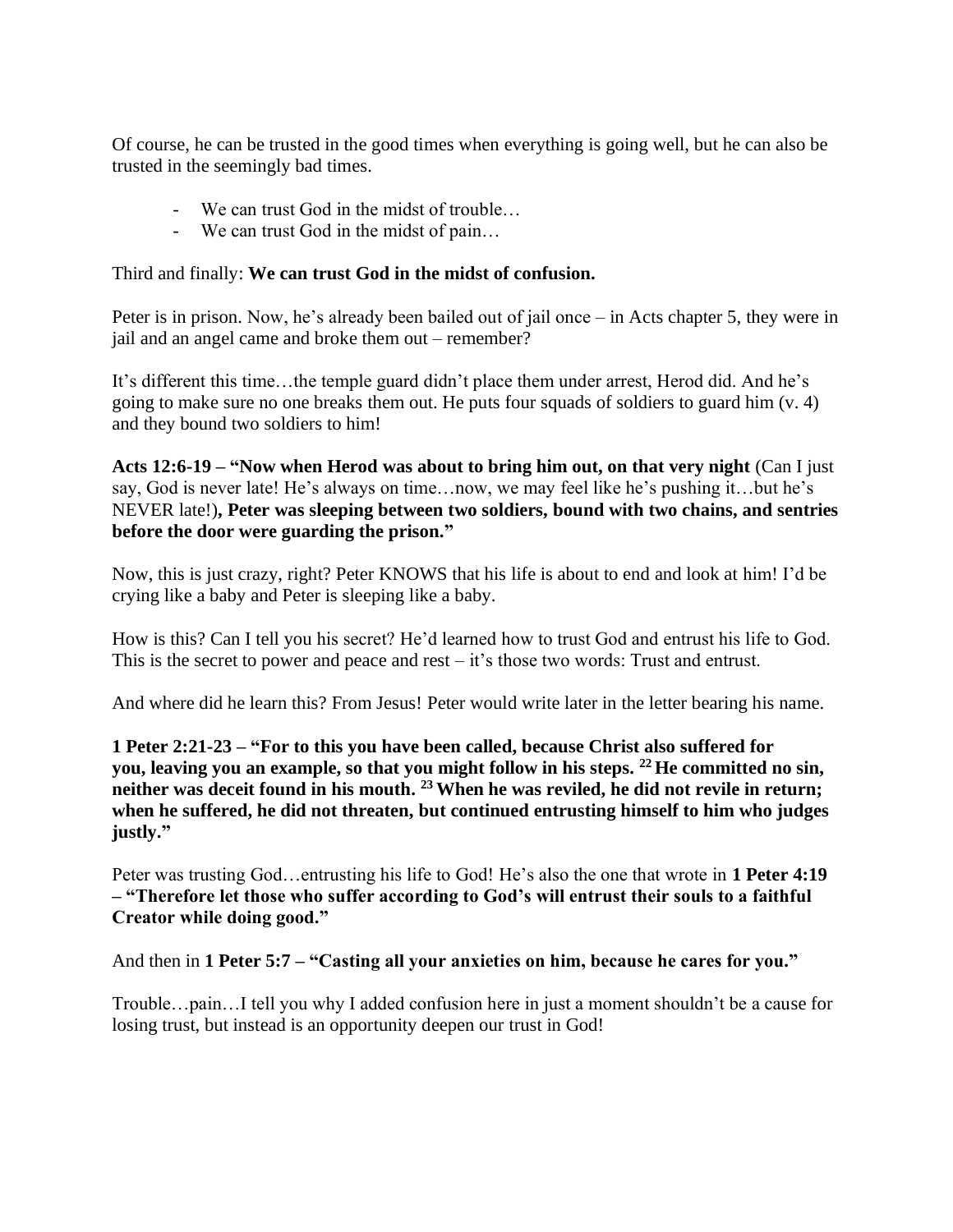**Illus. Tests in school –** You do know God tests our hearts! This is the testimony of scripture (Duet. 8:2, Jer. 17:10, Ps. 7:9, 11:4-5, 66:10, Job 7:18, Prov. 17:3 – "The crucible for silver and the furnace for gold, but the Lord tests the heart.)

God tests us! And often times the test comes in seasons of trouble, pain and confusion. The question is, "Will we pass the test?"

Peter is passing the test…he's actually sleeping through it! Peter could sleep when his life is in danger because he had such a trust in God that if God delivered him and saved him from death – GREAT! If God delivered him and saved him through death – GREAT!

His job was to trust and entrust – and it was the secret to him being at peace and able to rest when most would be up worrying and wringing their hands. He's asleep…and I'm talking REM sleep. Look at what happens:

**Acts 12:7-12 - "And behold, an angel of the Lord stood next to him, and a light shone in the cell.** (Now what's taking place here is supernatural…this is an angel of the Lord we're dealing with here. And if you have problems with angels and the supernatural you are really going to have a tough time with Christmas coming up! A lot of angels and supernatural stuff going on surrounding the birth of Jesus!) **He struck Peter on the side and woke him, saying, "Get up quickly." And the chains fell off his hands. <sup>8</sup> And the angel said to him, "Dress yourself and put on your sandals." And he did so. And he said to him, "Wrap your cloak around you and follow me." <sup>9</sup> And he went out and followed him. He did not know that what was being done by the angel was real, but thought he was seeing a vision.** (he must have thought this was another Acts 10 trance of some kind)

**<sup>10</sup>When they had passed the first and the second guard, they came to the iron gate leading into the city. It opened for them of its own accord, and they went out and went along one street, and immediately the angel left him. <sup>11</sup>When Peter came to himself, he said, "Now I am sure that the Lord has sent his angel and rescued me from the hand of Herod and from all that the Jewish people were expecting." <sup>12</sup>When he realized this, he went to the house of Mary, the mother of John whose other name was Mark, where many were gathered together and were praying."**

Note this…it's the second time it's mentioned that the Church was praying (v. 5) "earnest prayer" – fervent prayer was being lifted up on Peter's behalf. Just a side note here…prayer works!

#### Puritan **Thomas Watson – "The angel fetched Peter out of prison, but it was prayer that fetched the angel."**

It was **Charles Spurgeon – "Prayer is the slender nerve that moves the muscle of omnipotence."**

Now, I'll be the first to say, I don't understand this…I don't get it! I can almost certainly assure you this early church was praying: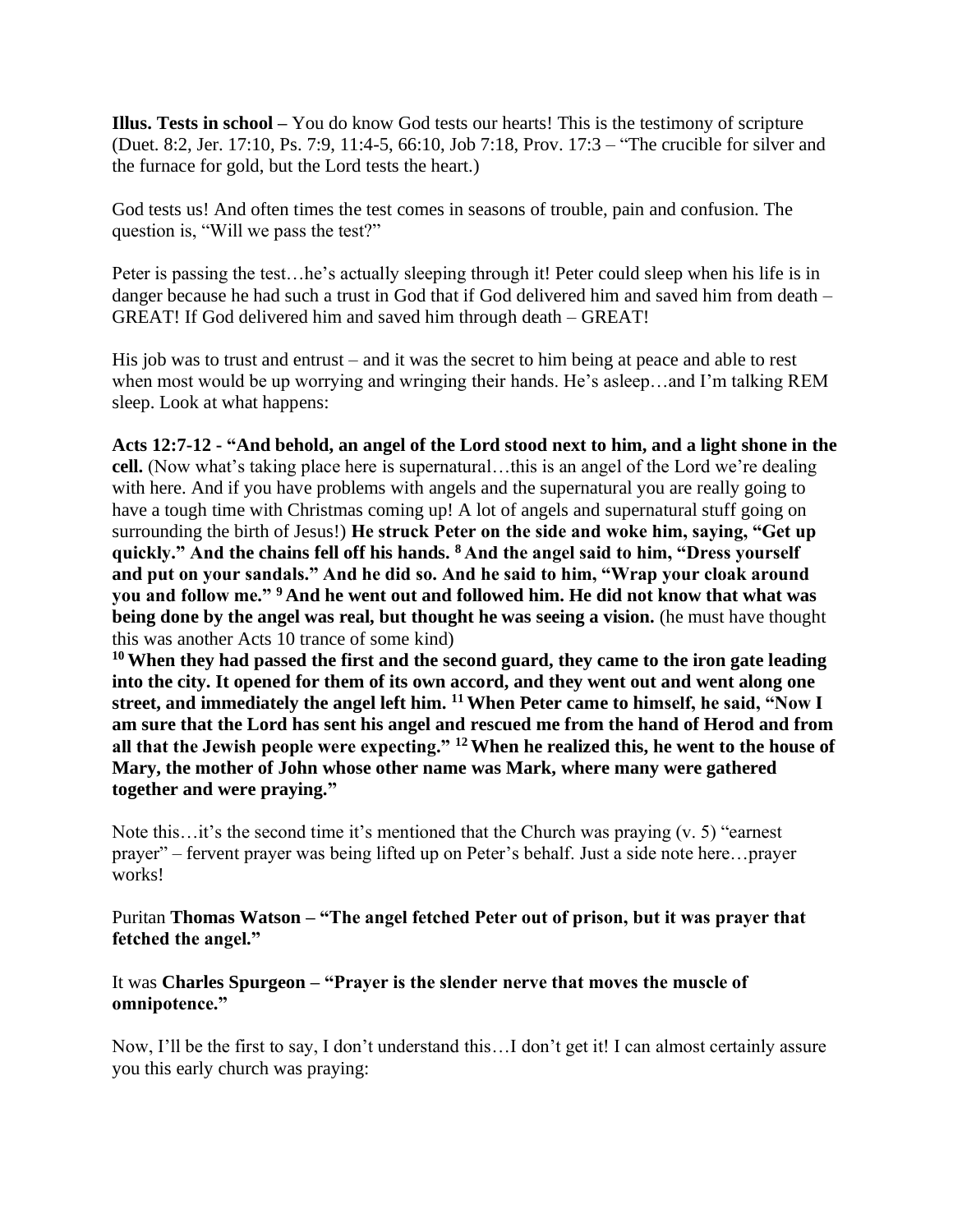- Just as hard…
- Just as fervently…
- Just as passionately…

For James as they were for Peter. Why did God rescue Peter, but not supernaturally deliver James? The answer: I HAVE NO IDEA.

This is why I'm teaching today what I believe this text teaches and that is: We can trust God in the midst of confusion. I don't know why God seemingly responds to some prayers with action and to other prayers with silence…and we won't know the answers to questions like this, this side of eternity.

**Deut. 29:29 – "The secret things belong to the Lord our God, but the things that are revealed belong to us and to our children forever, that we may do all the words of this law."**

**Isaiah 55:8-9 – "For my thoughts are not your thoughts, neither are your ways my ways, declares the Lord. <sup>9</sup> For as the heavens are higher than the earth, so are my ways higher than your ways and my thoughts than your thoughts."**

I don't know why God chose to let James be beheaded in one instance and let Peter go free by way of an angelic release. That's God's business…I do KNOW that he can be trusted in the midst of whatever trouble, hurt or confusion we find ourselves in. This is the testimony of Linda and Jerry Atkins.

**Illus. The Christmas Tag – Linda Atkins –** It's a book she wrote as she processed the grief of losing her son, Jeff in a tragic car accident as a freshman in college at Texas Tech in 1990. Many of you walked with her and Jerry and their other son, James as they had to travel this path no family would ever desire to go down.

I wept as I read the book. Linda has been so good and kind to me and my family. I had no idea. I can't imagine the hurt…the pain…the sense of confusion she and her family felt. I'm sure the grief STILL sends waves of those types of feelings from time to time. In fact, Linda admits in the book they do.

I so appreciated the honesty she shared…and speaking about learning to trust God. Listen to what she wrote:

**"There were many days that I cried out for the Lord to hear my plea for help and pull me out of the pit of despair. He did time after time. I would visualize myself in the bottom of a**  deep pit, quoting that scripture (Isaiah 59:1 God's ear not too dull his arm not too short to save.) **crying out to be rescued and sense His hand reach down and grasp mine, slowly pulling me up and setting my feet on solid ground again. May it be perfectly clear that what He did for us, He will do for you too, if you put your faith and trust in Him. As Christians, we aren't promised a life without heartache, trials, and tribulations, but we are promised peace amidst our storms."**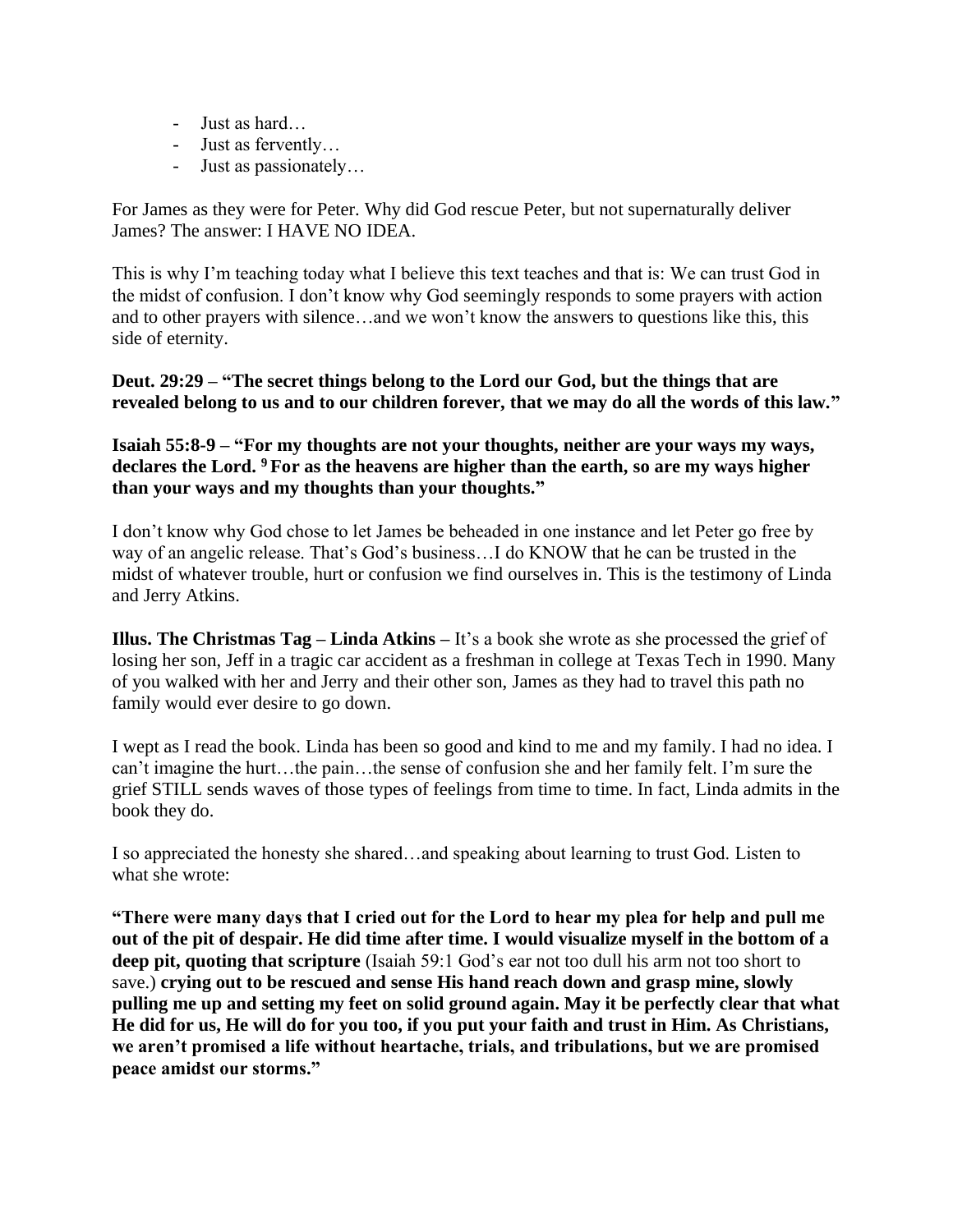What's the way to this promised peace? It's to trust God and entrust our lives – all that we are and all that we have to him.

#### **Isaiah 26:3 – "You keep him in perfect peace whose mind is stayed on you, because he trusts in you."**

Back to our story! **Acts 12:13-16 – "And when he knocked at the door of the gateway, a servant girl named Rhoda came to answer. <sup>14</sup> Recognizing Peter's voice, in her joy she did not open the gate but ran in and reported that Peter was standing at the gate.** (Love the honesty and transparency of the scripture! This is humorous isn't it? Rhoda is so excited she doesn't even let Peter in!) **<sup>15</sup> They said to her, "You are out of your mind."** (You're coo-coo for cocoa puffs! You're crazy…out of your mind little girl.) **But she kept insisting that it was so, and they kept saying, "It is his angel!" <sup>16</sup>But Peter continued knocking, and when they opened, they saw him and were amazed."**

The point needs to be made here that they were praying and shocked when God actually answered their prayers! Let's be a people that aren't shocked when God comes through!

### **Warren Wiersbe – "God could get Peter out of prison, but Peter couldn't get himself into a prayer meeting!"**

**Acts 12:17 – "But motioning to them with his hand to be silent, he described to them how the Lord had brought him out of the prison. And he said, "Tell these things to James and to the brothers." Then he departed and went to another place."**

Trust and entrust…if this text teaches us anything it's that we can trust God:

- In the midst of trouble…
- In the midst of pain…
- And in the midst of confusion…

Let me show you how though…it's one thing to say, "Trust God and entrust yourself and all you have to him." It's another thing to tell you how!

Here's how you can "trust and entrust". One word: **PRAYER –** It's Livin' on a Prayer!

As we bring this message to a close, I want to pullout three truths about prayer:

### **1. Prayer demonstrates trust**

This early church was committed to prayer. When Peter was arrested, the scripture says in (v. 4) – but "earnest prayer" for him was made by the church.

This early church…they didn't have and earthly power…they had no earthly influence. When their backs were up against the wall, they used the only weapon at their disposal. And it is a powerful weapon! It's prayer.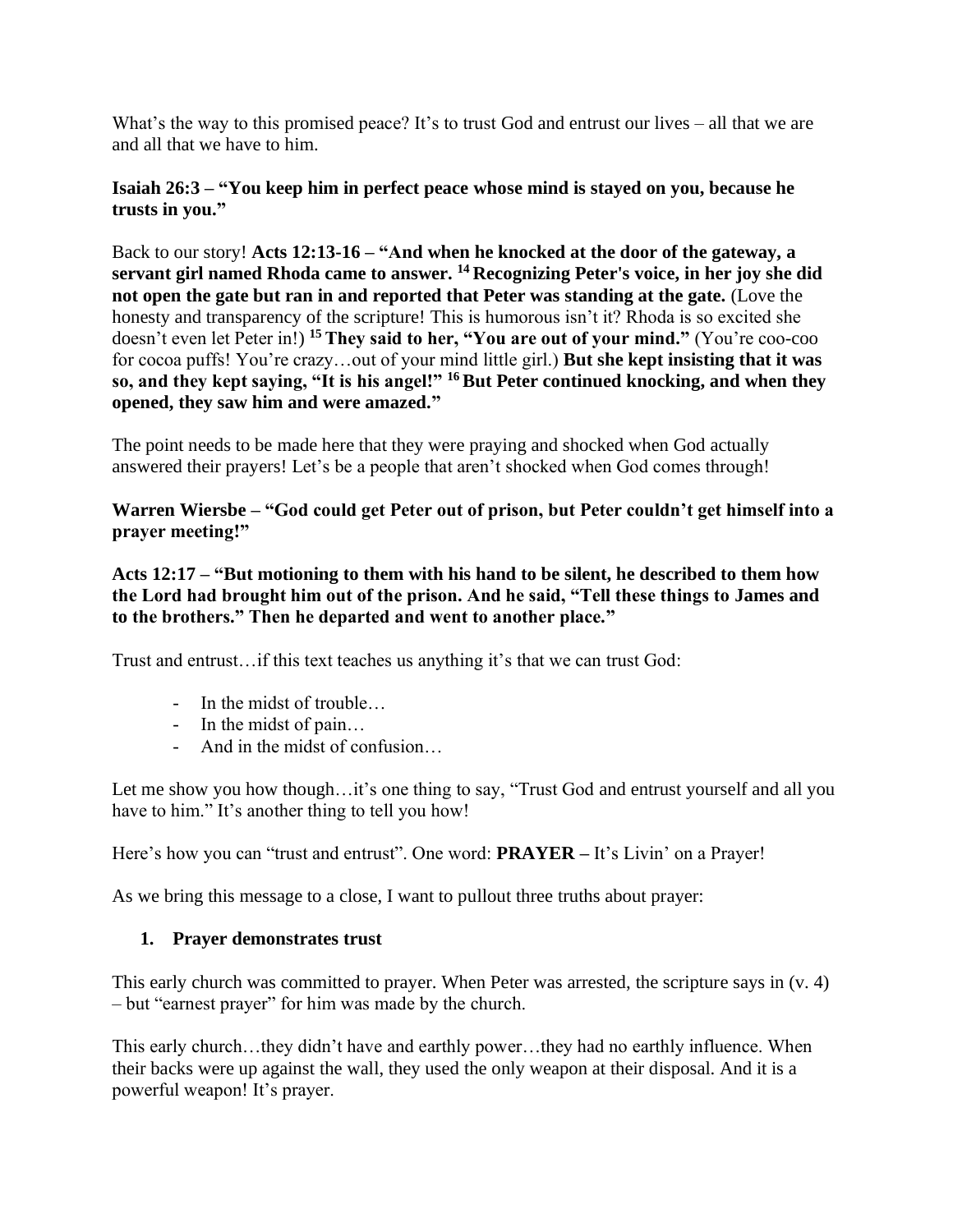### **2 Cor. 10:3-4 – " For though we live in the world, we do not wage war as the world does.<sup>4</sup>The weapons we fight with are not the weapons of the world. On the contrary, they have divine power to demolish strongholds."**

Whenever you and I decide to pray, we are demonstrating trust. Because in the act of prayer, we are admitting that whatever we are going through at the time is too big for us…it's too much for us…it's understanding that we can't handle this…whatever "this" may be.

And it's through prayer that we are asking God to step in and to help NOT just alleviate the trouble we're in or the pain or the confusion we are feeling, but to help carry us through it if it be his will.

Prayer demonstrates trust! So, the next time you are in trouble…in pain…confused…and wondering how do I trust God in the midst of whatever it is, you are in, go down on your knees and start praying! This is where the battle is won! Prayer demonstrates trust.

# **2. Prayer develops trust**

In prayer, we don't get God to see things from our perspective! The gift of God in prayer is that we begin to see things from his perspective. Prayer is where we get the mind of Christ. It's in prayer that we get the strength to pray and ask God for what we desire, but we model Jesus and say, "not my will, but yours be done."

And this isn't just some "tag on" phrase we put at the end of the prayer as a cop-out in case we don't get what we ask for. NO!

Praying God's will is the most mature thing we can do because we are acknowledging that we don't know what's best, but YOU, O God do…and we trust you!

Prayer is what develops the trust muscle. Prayer demonstrates trust. Prayer develops trust.

### **3. Prayer deepens trust**

#### **Phil. 4:6-7 – "do not be anxious about anything, but in everything by prayer and supplication with thanksgiving let your requests be made known to God. <sup>7</sup> And the peace of God, which surpasses all understanding, will guard your hearts and your minds in Christ Jesus."**

When we pray, our trust in God is solidified because what we find is that he comes through on his promises. We give our anxieties to him and in exchange, he gives us his peace…he proves that he does care for us!

I'm convinced this is why Peter was able to sleep on the very night before he was to be executed. He had listened to Jesus pray. He had learned to pray. And in prayer, his trust was deepened, and it took him to a different level spiritually.